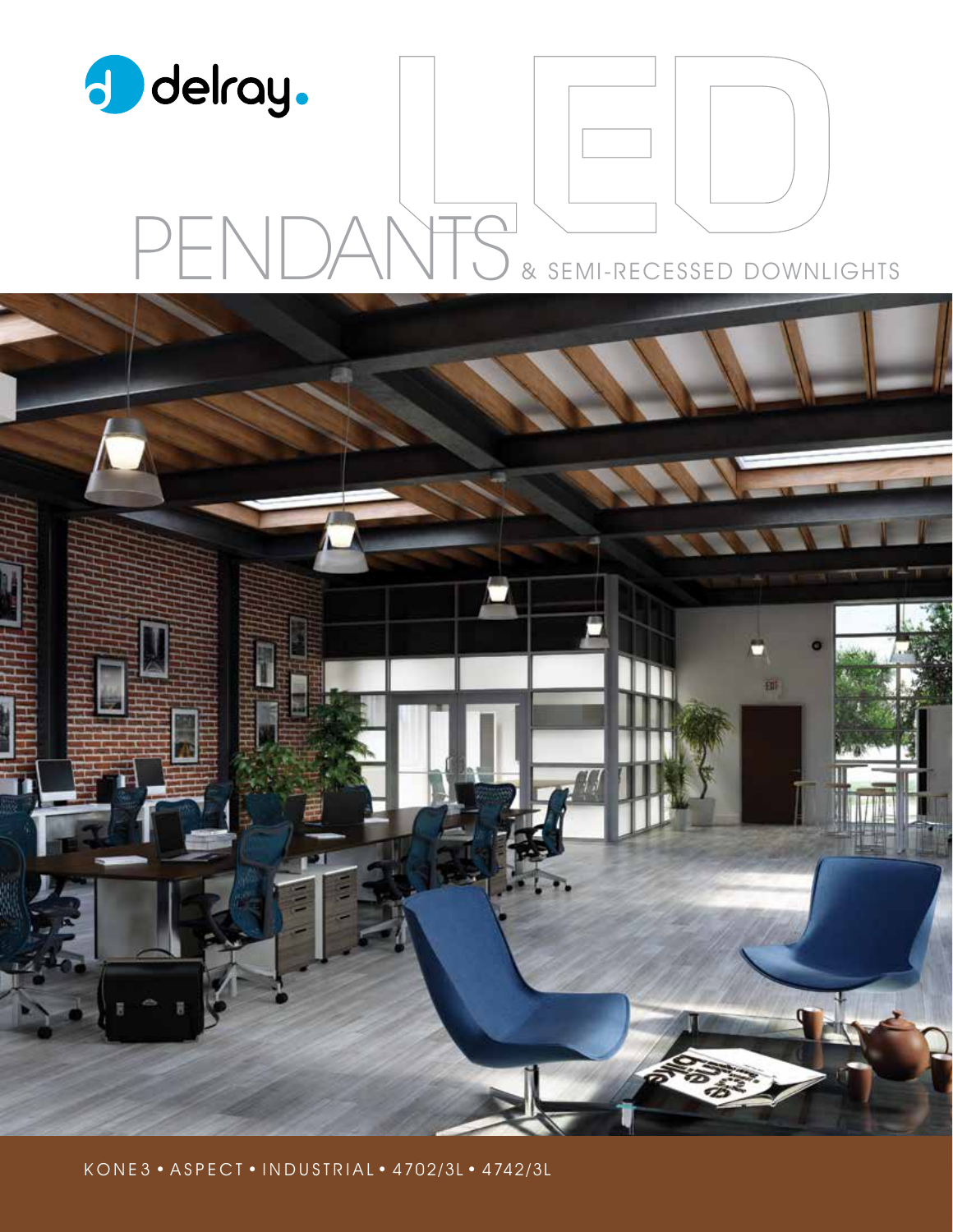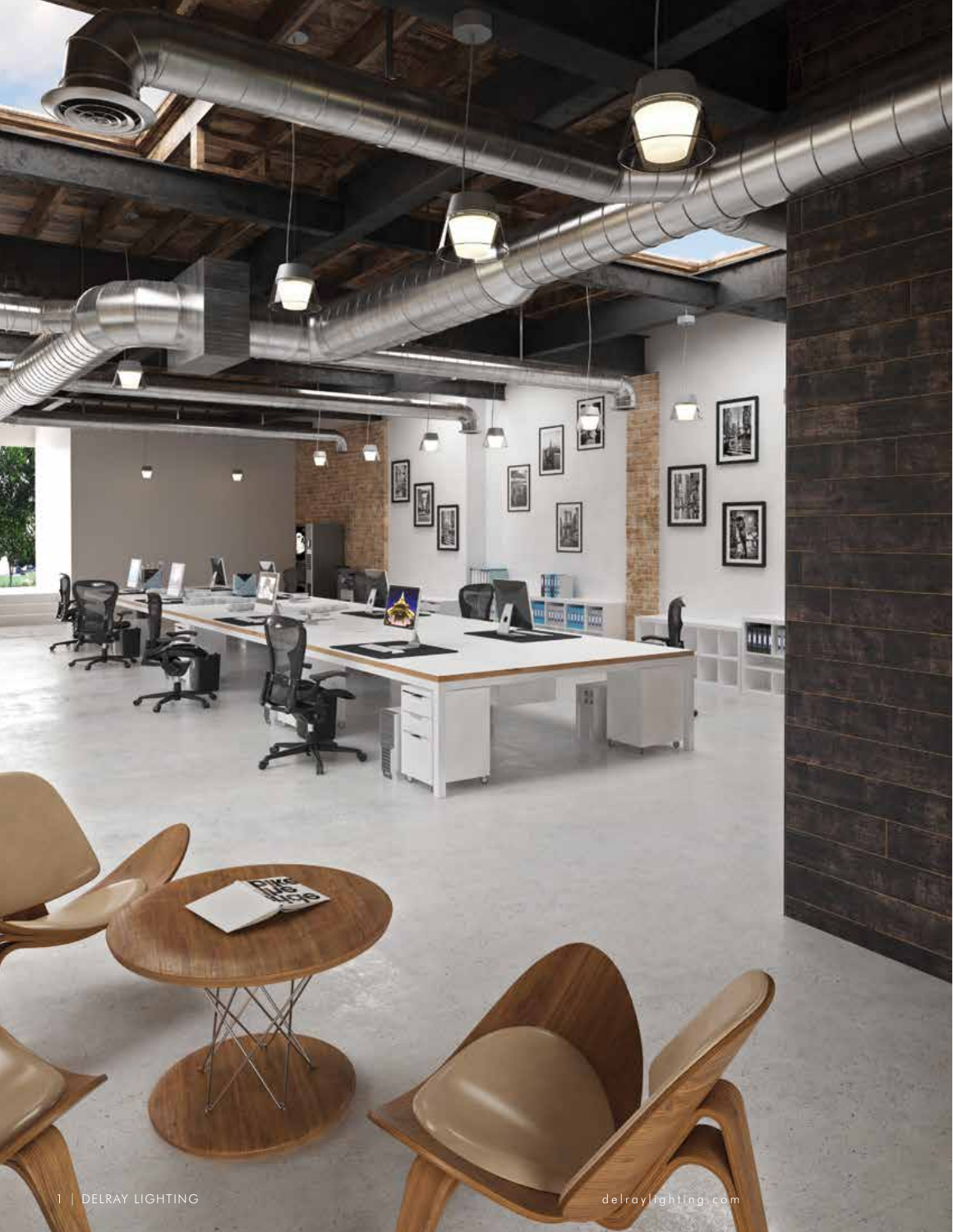### Kone3 pendants



KONE3's unique clear/opal glass design creates both upper zone glow and downlight from a single Cree LED module.

LEDs

**W30**–White (3000° K) **W35**–White (3500° K) **W40**–White (4000° K)

DIMMING D1: Philips 0–10V, 1% D9A: Hi-Lume, A-Series, 1% D11: EcoSystem H-Series,1% **EMERGENCY** KLPEM –emergency battery pack, 7W for 90 minutes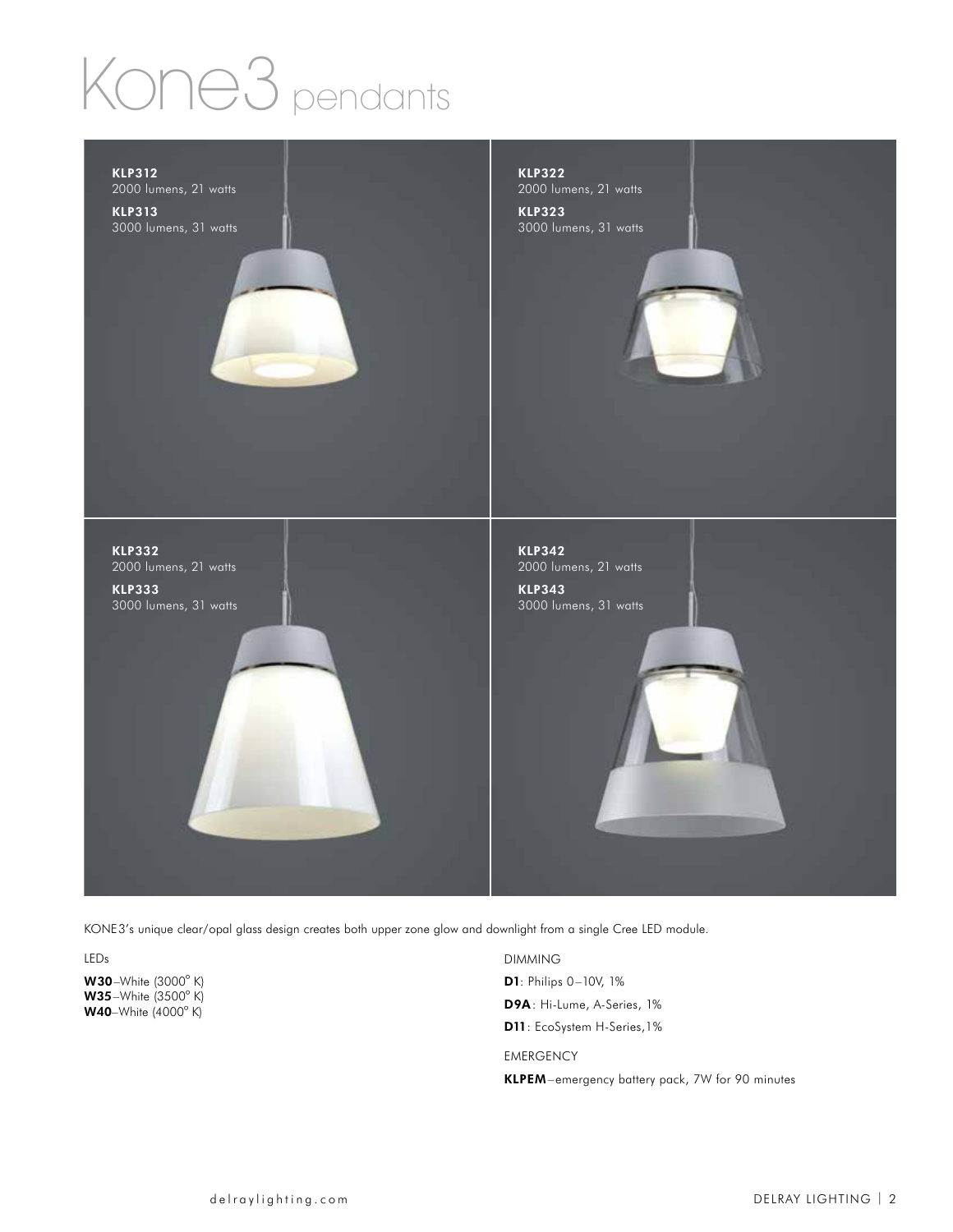

4742L 2000 lumens, 21 watts

4743L 3000 lumens, 31 watts

*KLP34 upview*

 $\frac{1}{2}$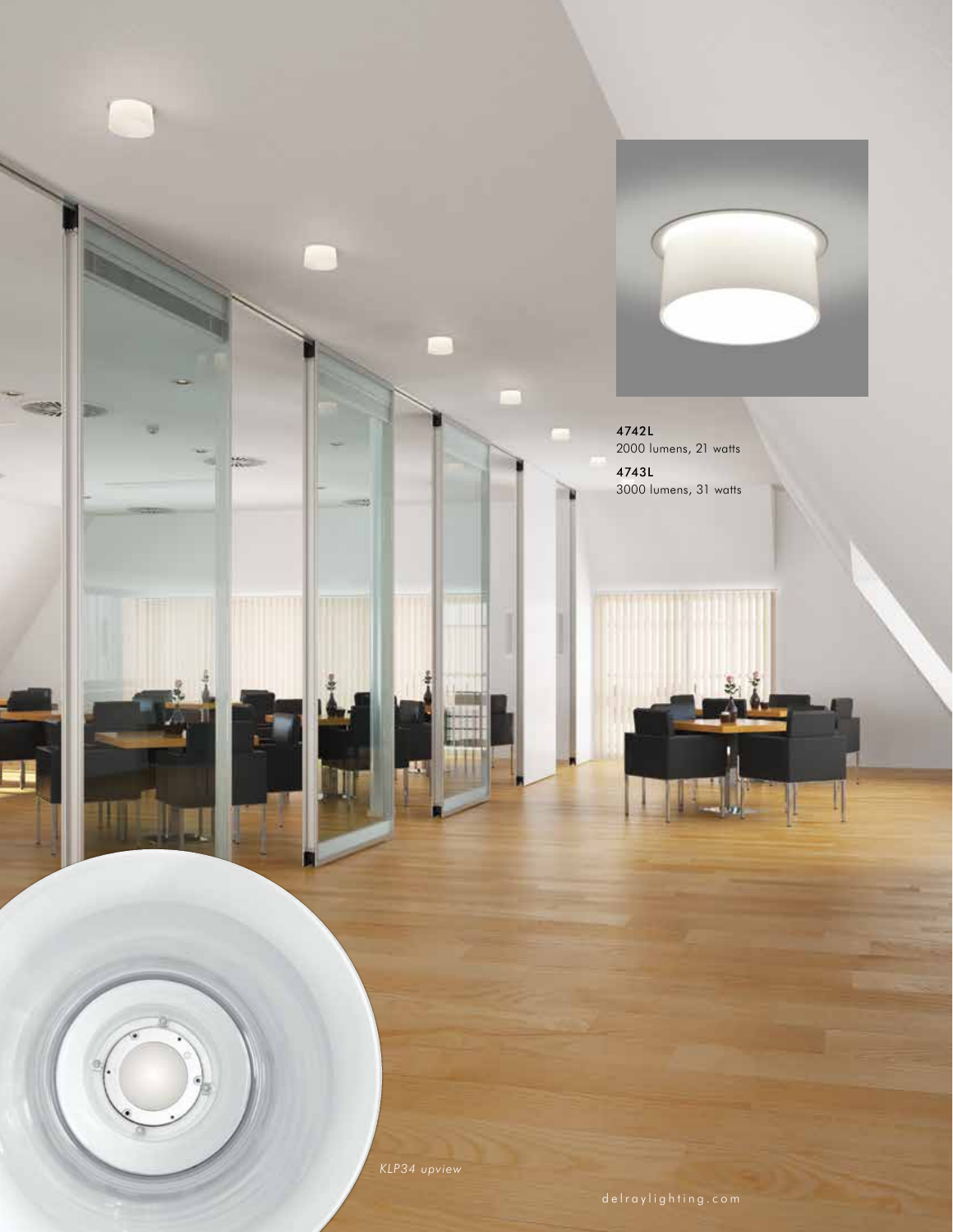### Kone3 semi-recessed



KLS312

KLS313



KLS333

### LEDs

W30–White (3000º K) W35–White (3500º K) W40–White (4000º K)



KLS322 2000 lumens, 21 watts

KLS323



KLS342 KLS343 3000 lumens, 31 watts

### DIMMING

D1: Philips 0–10V, 1% D9A: Hi-Lume, A-Series, 1% D11: EcoSystem H-Series,1%

EMERGENCY

EM –emergency battery pack, 7W for 90 minutes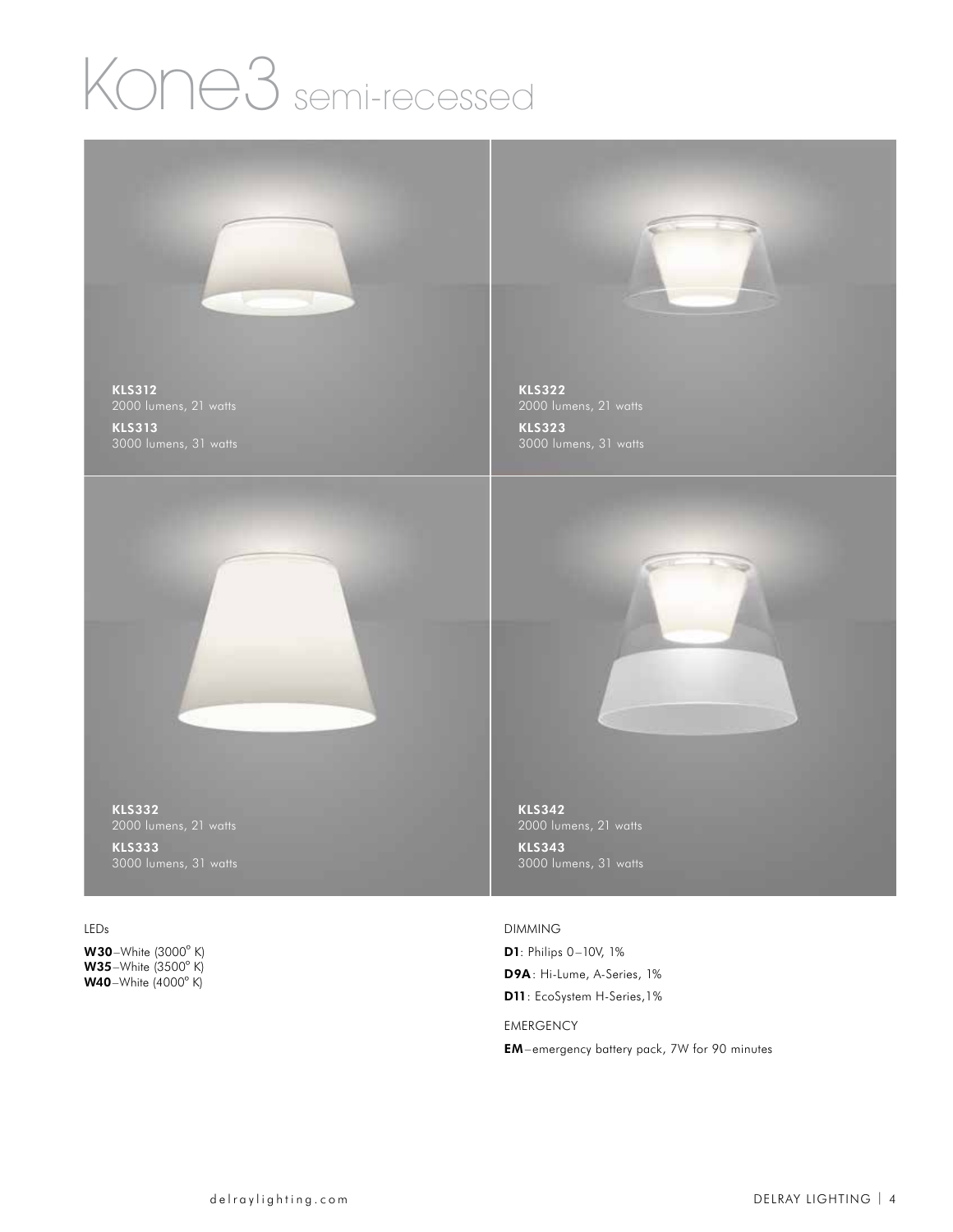

AL2367 2,750 lumens, 20 watts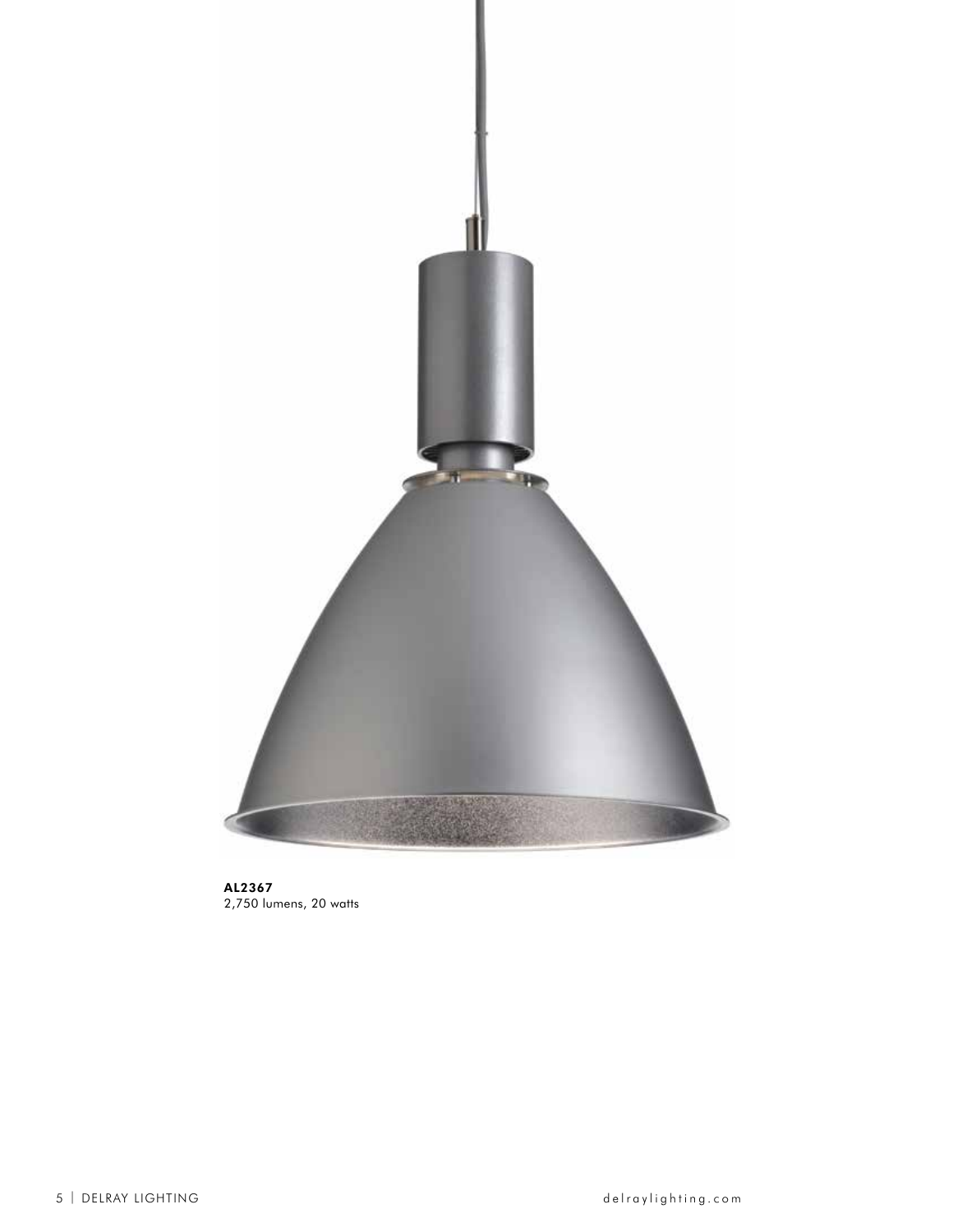### $SOC$ T pendants



LEDs **W30**–White (3000° K) W35–White (3500º K) W40–White (4000º K)

### DIMMING

Standard Dimming: Philips 0–10V, 15%

D9A: Hi-Lume, A-Series, 1%

EMERGENCY

ALEM –7W for 90 minutes

### FINISHES

S–Silver W–White K–Black H–Hammertone CC–Custom RAL Color

GLASS I–Indigo M-Marine  $O-O$ pal T–Tangerine

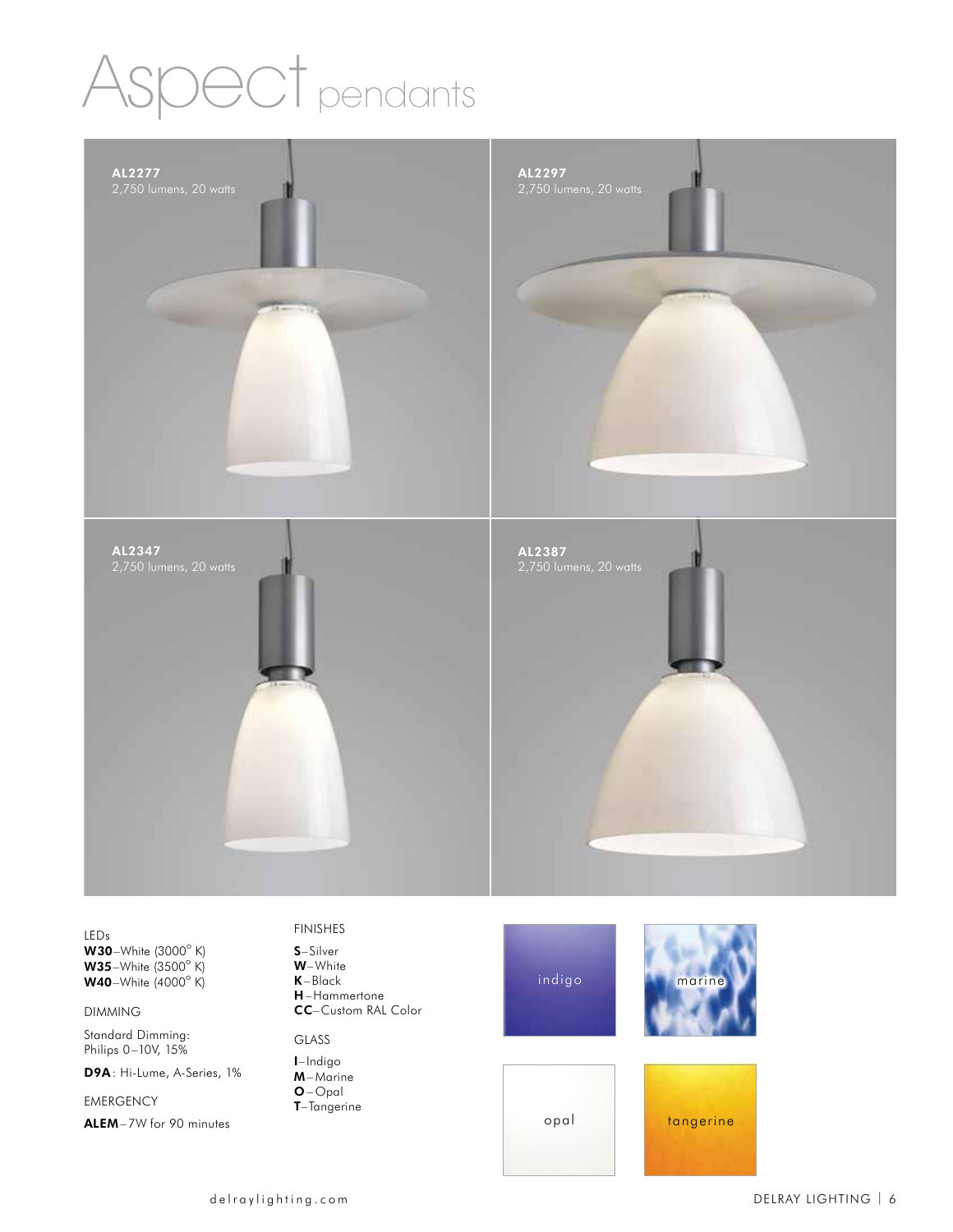*IL7802 Gibson Guitars Los Angeles, CA* **用Ba** 

i.

Ŏ

**CONTRACTOR** 

侗

 $\mathbf{w}$ 

delraylighting.com

**A**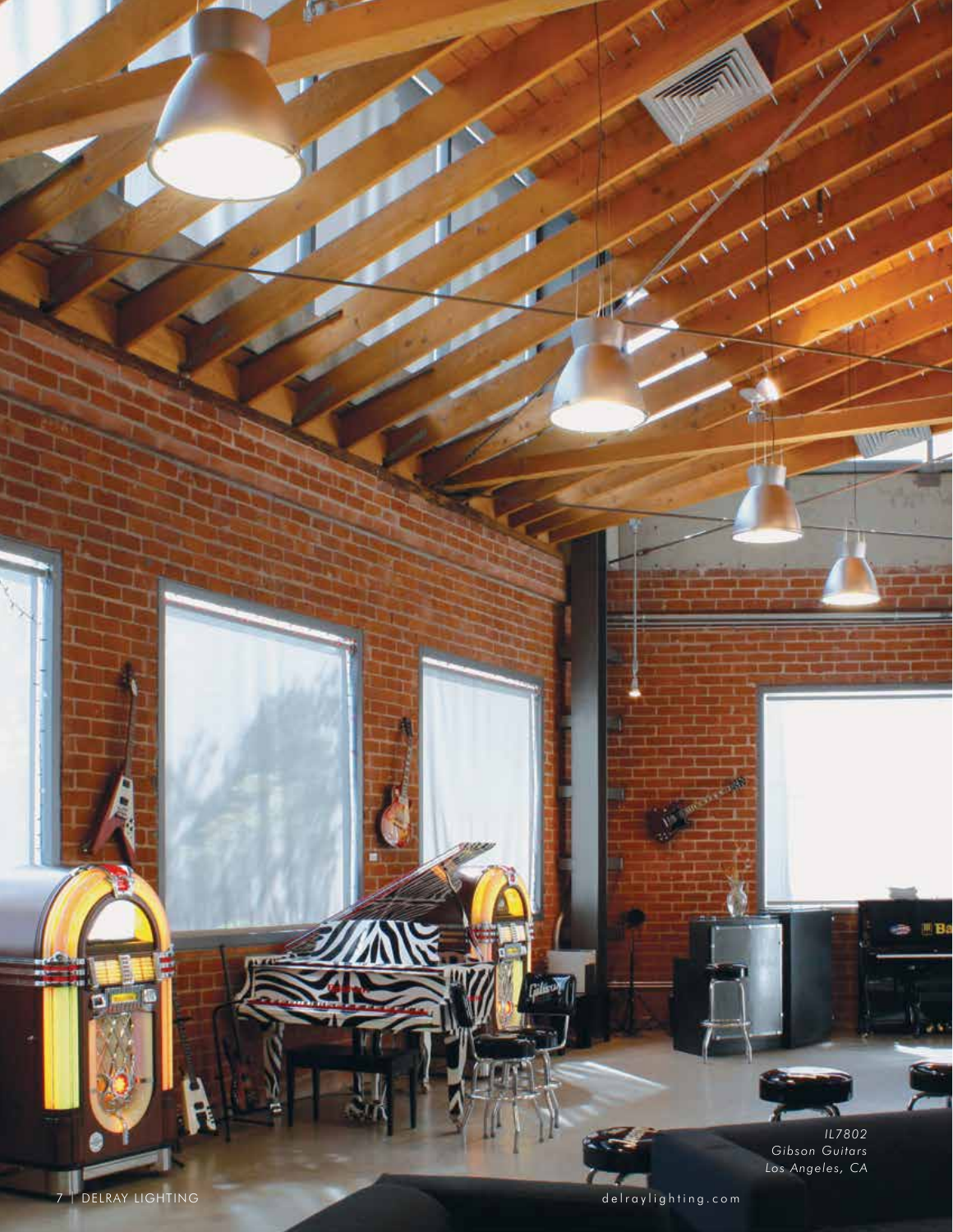## Industrial sonar, lensed



IL7700 – 5800 lumens down IL7701 – 5000 lumens down, 1500 lumens up IL7702 – 4200 lumens down, 800 lumens up



IL7800 – 5800 lumens down IL7801 – 5000 lumens down, 1500 lumens up IL7802 – 4200 lumens down, 800 lumens up

### LEDs

W30–White (3000º K) W35–White (3500º K) W40–White (4000º K)

DIMMING

D1: Philips 0–10V, 1% D9A: Hi-Lume, A-Series, 1%

**EMERGENCY** 

EM –7W for 90 minutes

SEPARATE SWITCHING

SS–Separate Switching (IL7701 and IL7801 only.)

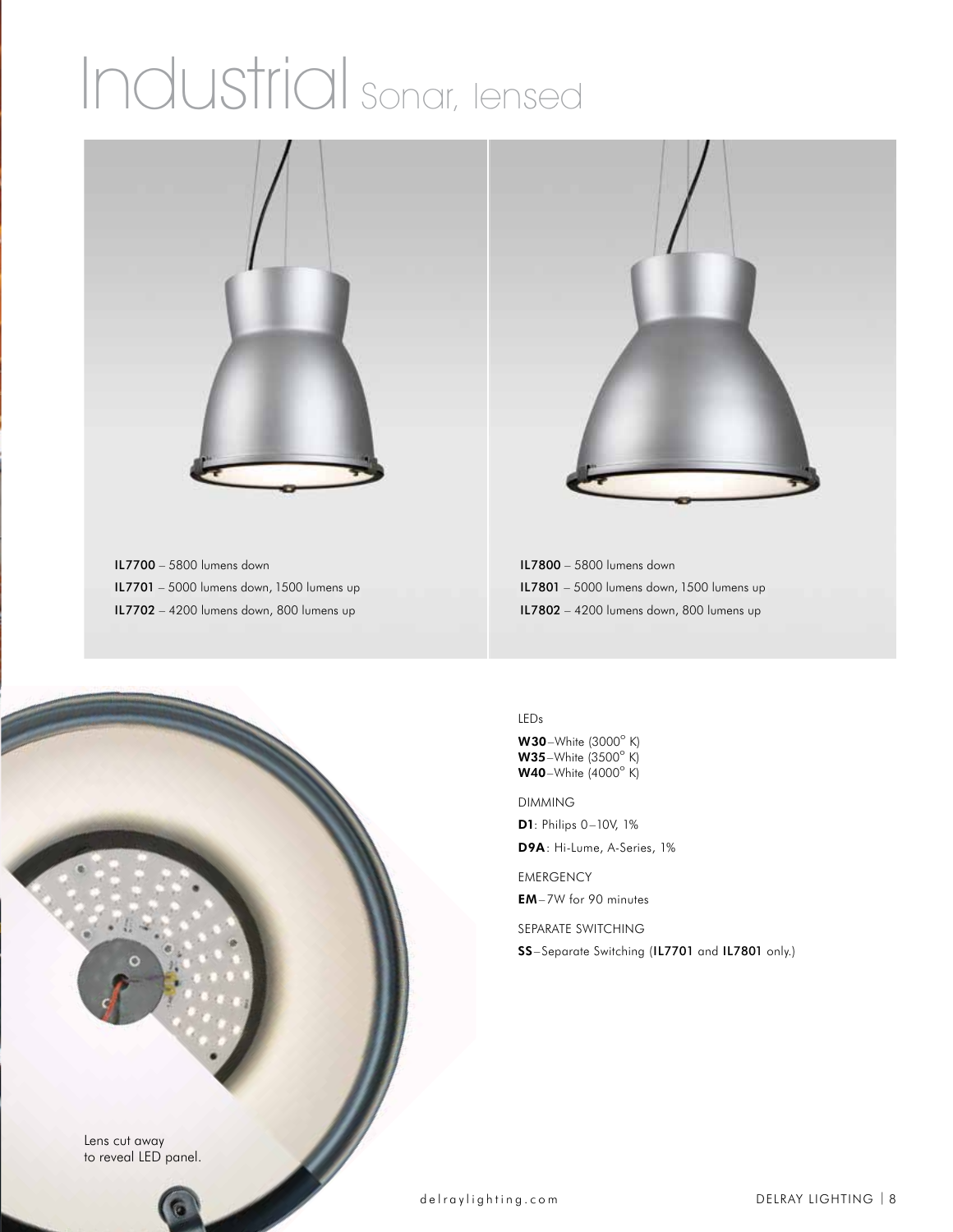

o



*Rocket LED upview*

MIT

**All Line** 

C

 $\overline{K}$ 

 $............$ 

ı



 $\mathbf{H}$ 

IL7814 Gibson Guitars Los Angeles, CA



 $\equiv$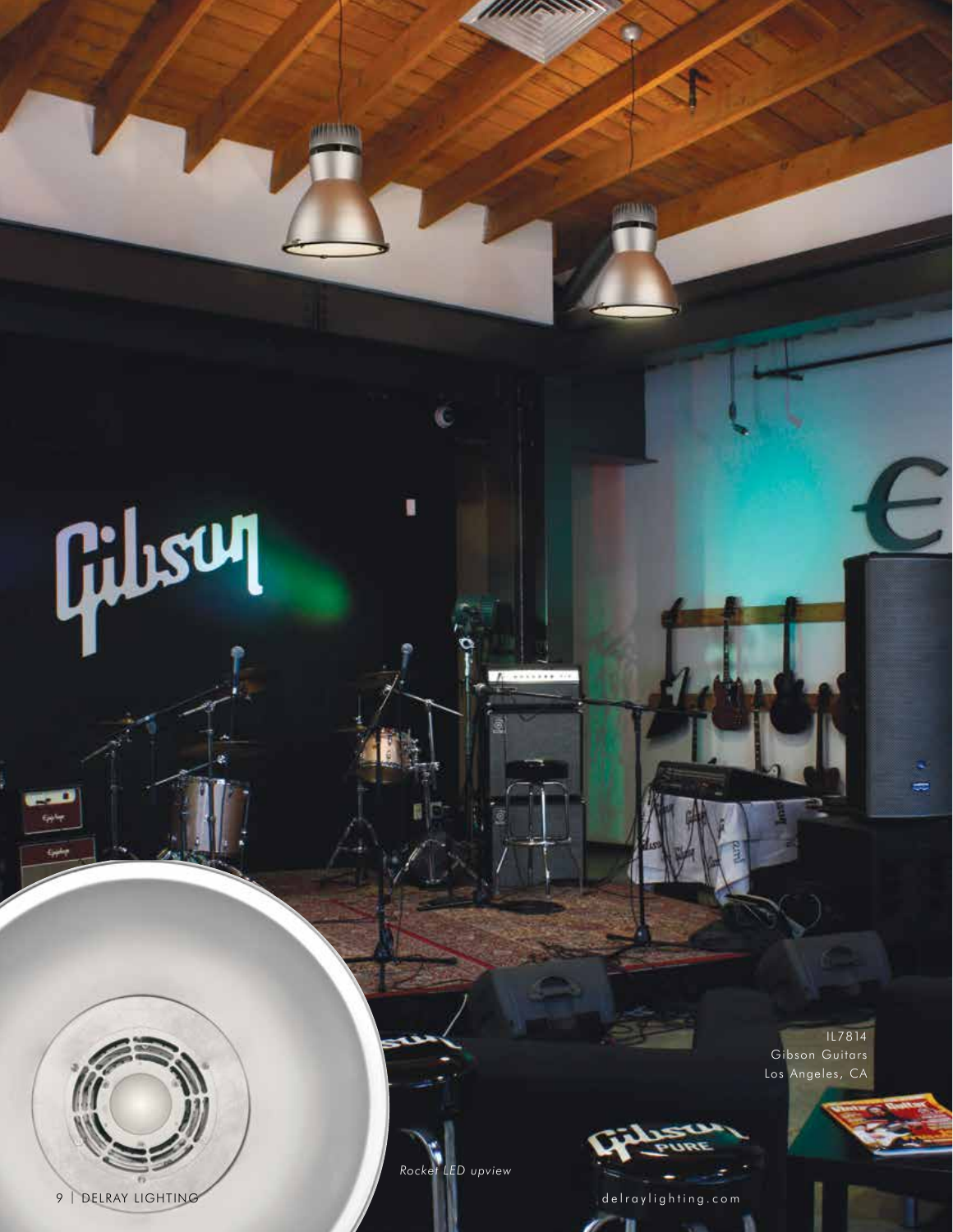### Industrial Rocket & Stellar, no lens





IL7302 – 2000 lumens, 21 watts IL7303 – 3000 lumens, 31 watts IL7304 – 4000 lumens, 38 watts IL7306 – 6000 lumens, 71 watts

LEDs

**W30**-White (3000° K) W35–White (3500º K) **W40**–White (4000° K)

DIMMING

D1: Philips 0–10V, 1%

- D9A: Hi-Lume, A-Series, 1% *2000, 3000, and 4000 lumens only*
- D11: EcoSystem H-Series, 1% *2000, 3000, and 4000 lumens only*

EMERGENCY

EM –7W for 90 minutes

WIRE GUARD

IL730 *Stellar only.*